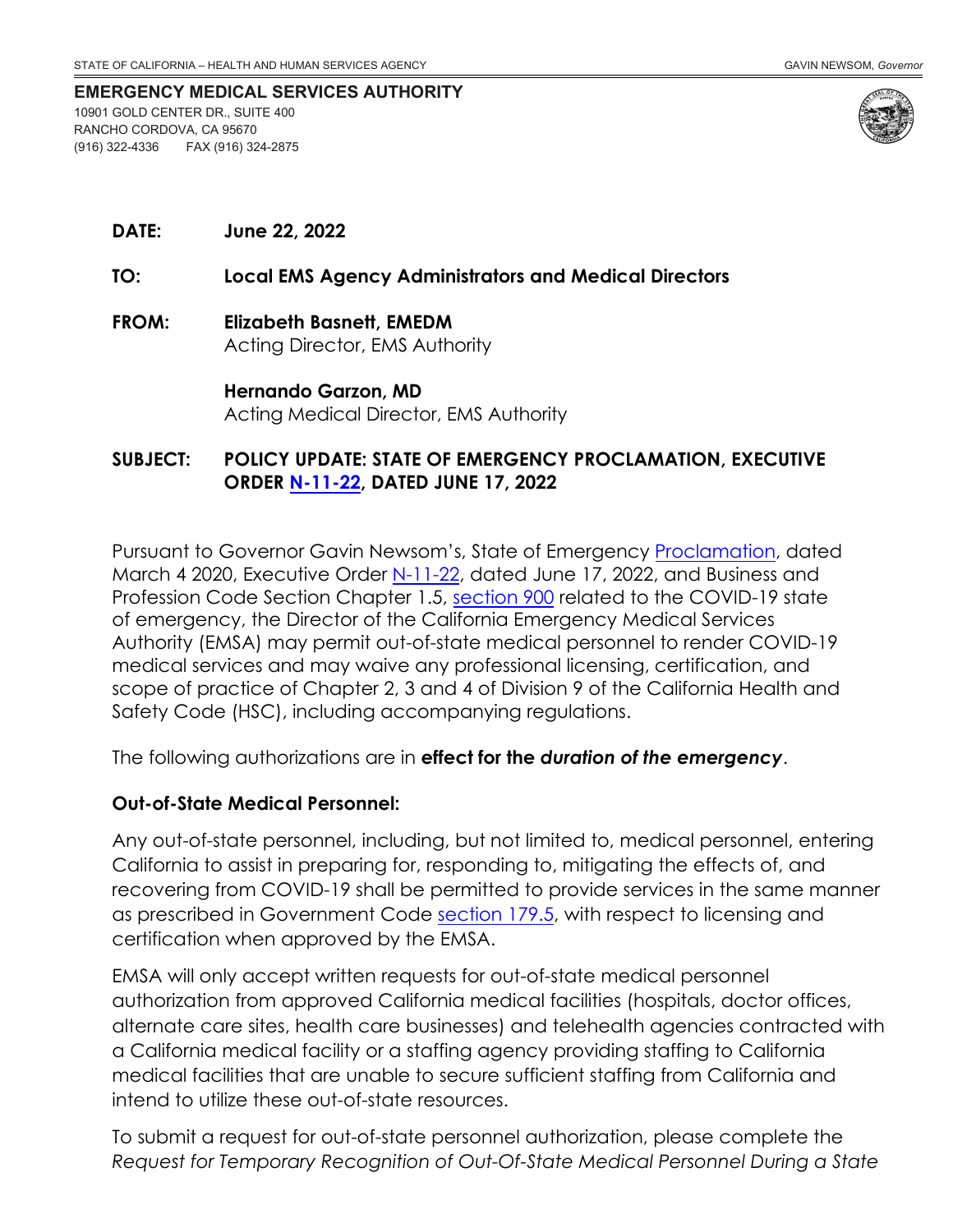Policy Update: State of Emergency Page **2** of **3**

# *of Emergency* [form](https://emsa.ca.gov/wp-content/uploads/sites/71/2022/06/TEMPLATE-Mutual-Aid-OOS-Authorization.pdf).

For additional information or questions regarding out-of-state personnel authorizations, please email the EMSA at [COVID19@emsa.ca.gov.](mailto:COVID19@emsa.ca.gov)

# **Paramedic licensees are authorized to do the following:**

- Perform their current scope of practice in hospitals, medical facilities, alternate care sites, shelter care sites, in-home settings, or any additional setting (static sites) approved by the director of the Authority for purposes of responding to the COVID-19 pandemic.
- Conduct oropharyngeal and/or nasopharyngeal COVID-19 and Influenza testing.
- Provide COVID-19 and Influenza vaccinations to all persons 6 months of age and older based on U.S. Center for Disease Control and Prevention [\(CDC\)](https://www.cdc.gov/coronavirus/2019-ncov/vaccines/index.html) and U.S. Food and Drug Administration ([FDA\)](https://www.fda.gov/emergency-preparedness-and-response/counterterrorism-and-emerging-threats/coronavirus-disease-2019-covid-19#new) guidelines.
	- o Participating local emergency medical service agencies (LEMSAs) shall continue to coordinate with local public health officials to ensure compliance and coordination with local vaccination programs. The LEMSAs shall ensure specialized training is conducted, and treatment protocols are updated, for this special patient population. The training shall include, but not be limited to, allergy or anaphylaxis complications, pediatric dosing, and lateral thigh intramuscular injection site considerations. The LEMSAs shall also ensure local trainings, policies, and procedures are updated to reflect the modification to the COVID-19 vaccination scope of practice.
	- o LEMSAs shall have policies in place to ensure only paramedics or healthcare workers are responsible for preparing vaccines for administration.
- Conduct Monoclonal Antibody administrations, and/or monitoring, when overseen by a Nurse and/or Physician. Paramedic shall receive training and education in therapies, and administration protocols, etc.

# **Advanced Emergency Medical Technician (AEMT) and Emergency Medical Technician (EMT) certified personnel are authorized to do the following with LEMSA accreditation:**

- Perform their current scope of practice in hospitals, medical facilities, alternate care sites, shelter care sites, in-home settings, or any additional setting (static sites) for purposes of responding to the COVID-19 pandemic.
- Provide COVID-19 and Influenza vaccinations to all persons 6 months of age and older based on U.S. Center for Disease Control and Prevention ([CDC](https://www.cdc.gov/coronavirus/2019-ncov/vaccines/index.html)) and U.S. Food and Drug Administration ([FDA\)](https://www.fda.gov/emergency-preparedness-and-response/counterterrorism-and-emerging-threats/coronavirus-disease-2019-covid-19#new) guidelines.